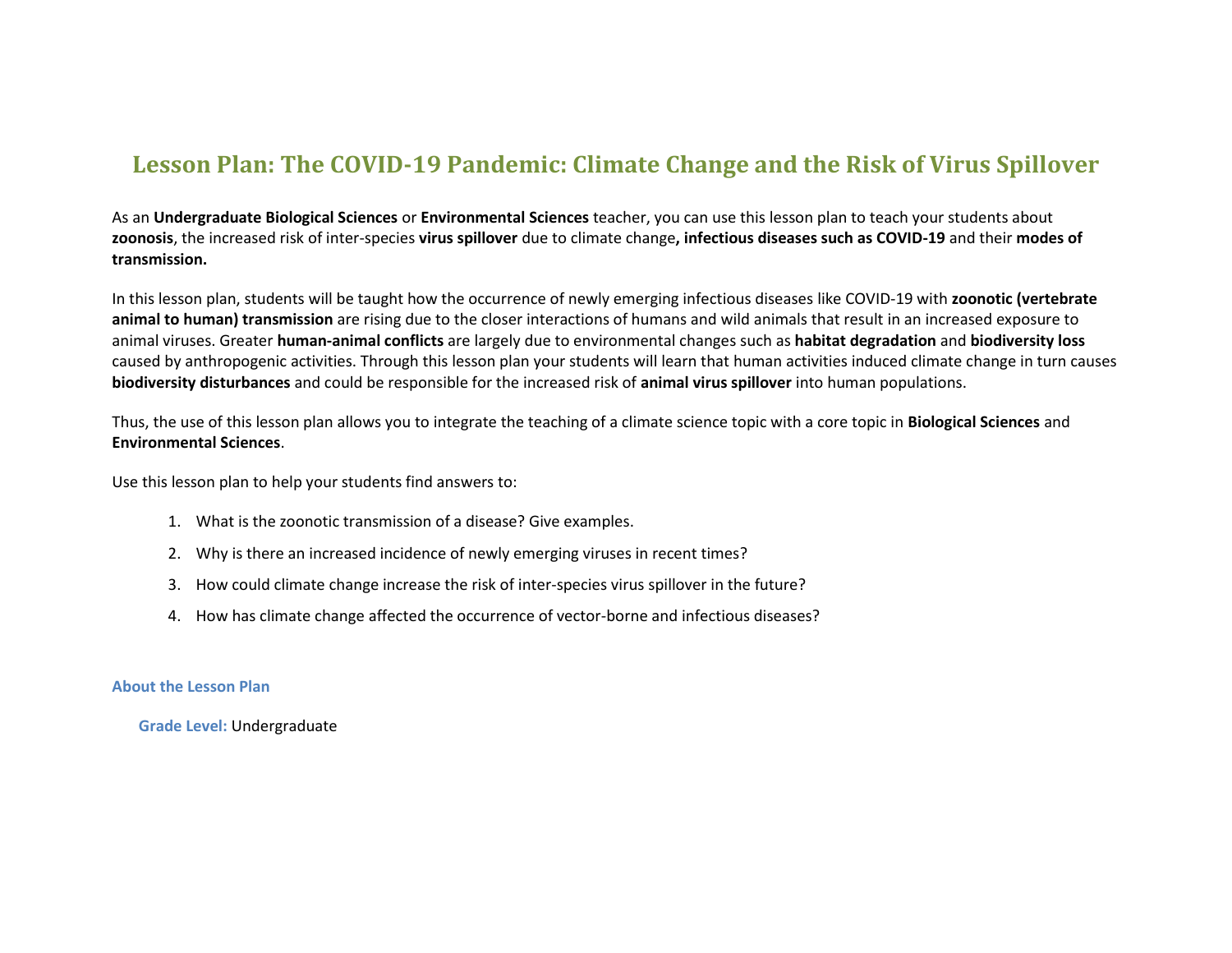**Discipline:** Biological Sciences, Environmental Sciences

**Topic(s) in Discipline:** Infectious Diseases, Disease Transmission, Zoonosis, Virus Spillover, Biodiversity Disturbance, Animal-Borne Diseases

**Climate Topic:** Climate and the Biosphere, Climate and the Anthroposphere

**Location:** Global

**Access:** Online, Offline

**Language(s):** English

**Approximate Time Required:** 120 min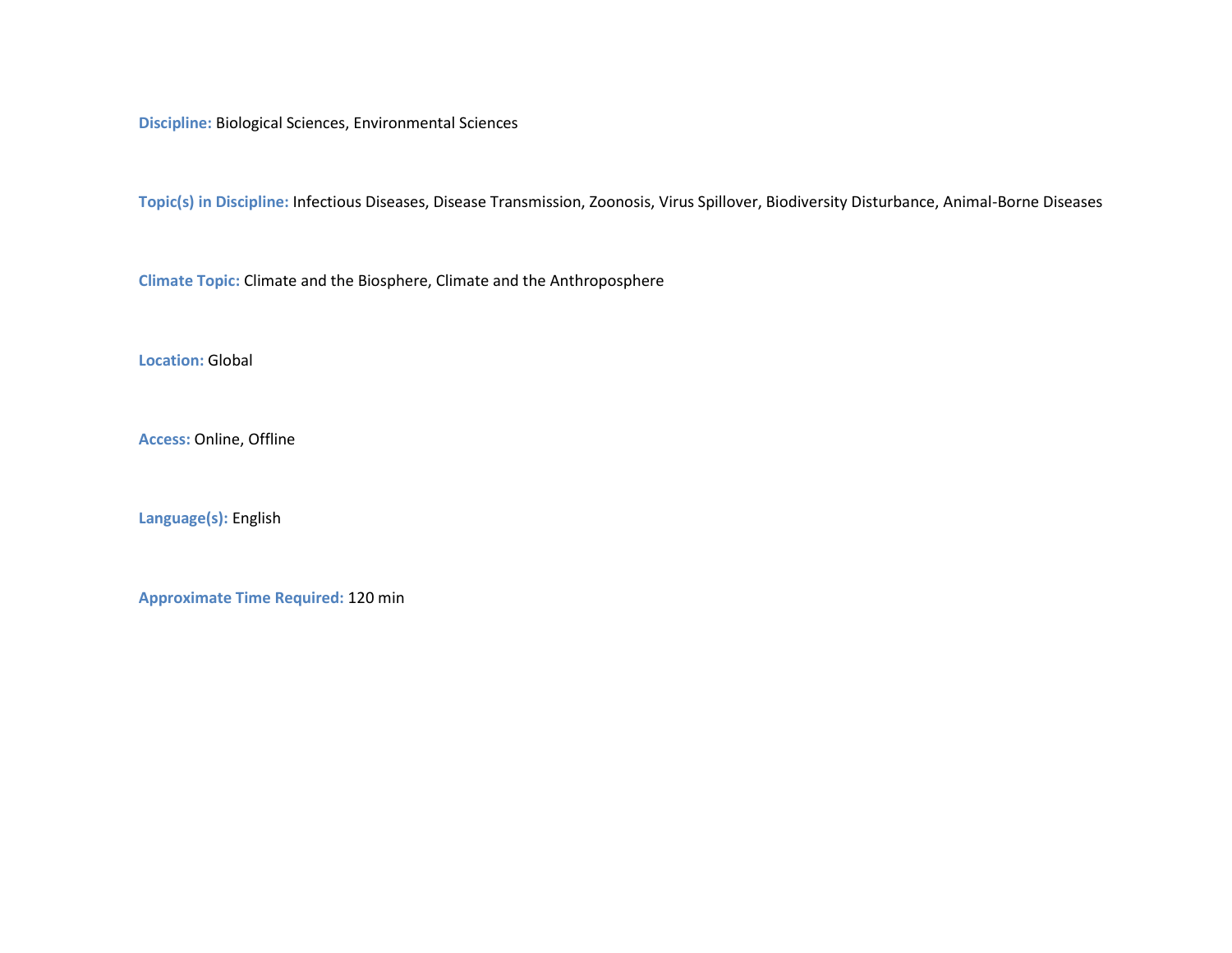## **Contents**

#### **1. Reading (20 min)**

A reading to introduce the role of climate in the occurrence of infectious diseases.

This can be accessed at:

<https://www.who.int/globalchange/climate/en/chapter6.pdf>

#### **2. Reading (20 min)**

A reading to explain how climate change related species range shifts and biodiversity disturbances could raise the risk of pandemics.

This can be accessed at:

<https://www.carbonbrief.org/q-and-a-could-climate-change-and-biodiversity-loss-raise-the-risk-of-pandemics>

#### **3. Reading (20 min)**

A research article that describes how changing habitats for mammalian populations can increase the risk of inter-species virus spillover.

This can be accessed at:

<https://royalsocietypublishing.org/doi/10.1098/rspb.2019.2736>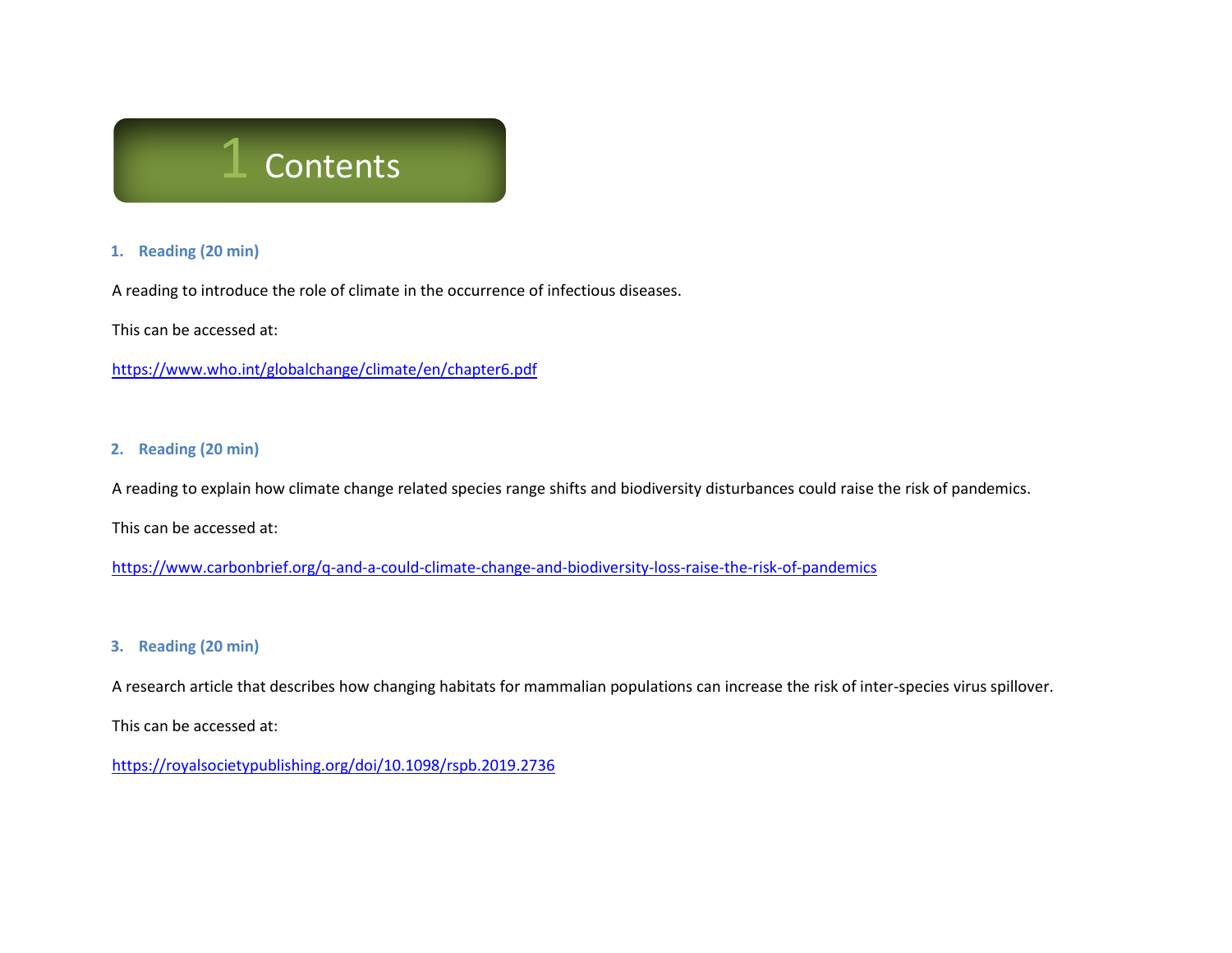#### **4. Classroom/Laboratory Activity (50 min)**

A classroom/laboratory activity to extend understanding of range shifts due to climate variables, for a species of choice.

This can be accessed at:

<https://qubeshub.org/publications/1106/about?v=1>

#### **5. Suggested questions/assignments for learning evaluation**

- What is the zoonotic transmission of a disease? Give examples.
- Why is there an increased incidence of newly emerging viruses in recent times?
- How could climate change increase the risk of inter-species virus spillover in the future?
- How has climate change affected the occurrence of vector-borne and infectious diseases?

## Step-by-step User Guide

Here is a step-by-step guide to using this lesson plan in the classroom/laboratory. We have suggested these steps as a possible plan of action. You may customize the lesson plan according to your preferences and requirements.

#### **1. Introduce the role of climate in the occurrence of infectious diseases**

Use the reading, 'Climate Change and Infectious Diseases' by the World Health Organization, to explain the association of infectious diseases with climatic conditions. Use the text to describe the various modes of transmission of viral diseases in humans, in animals, and between animals and humans. Explain what zoonotic transmission is, in the context of the SARS-CoV-2. Refer to table 6.1 in the text to discuss examples of how environmental changes have affected the occurrence of various infectious diseases in humans in the past. Finally, use the text to emphasize how different methods of predictive modelling have shown that climate change could result in changes in infectious disease transmission patterns.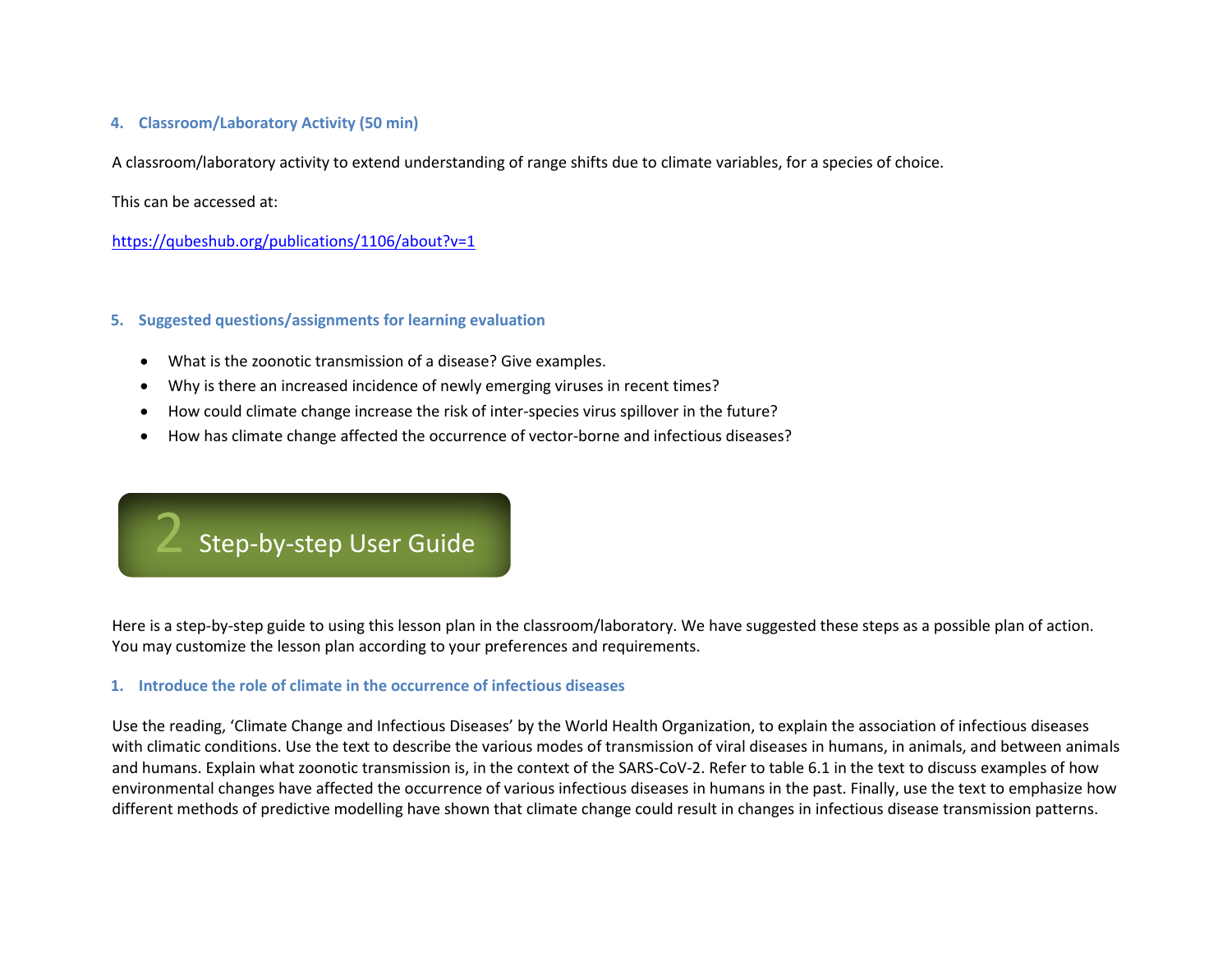This can be accessed at:

<https://www.who.int/globalchange/climate/en/chapter6.pdf>

#### **2. Discuss how climate change related species range shifts and biodiversity disturbances could raise the risk of pandemics**

Use the reading, 'Q & A: Could climate change and biodiversity loss raise the risk of pandemics?' by Daisy Dunne for Carbon Brief, to explain to your students how climate change induced biodiversity disturbances could influence the risk of diseases being transmitted from animals to humans. Use the reading to describe how and why a pandemic could develop when climate change affects the biogeographical distribution of species. Explain how rising temperatures and changing precipitation patterns have resulted in some species seeking newer areas. Emphasize on how such movements could increase the contact between animals and humans, and the viruses harbored by them. Highlight how these interactions are exacerbated by human land-use changes such as deforestation and habitat degradation leading to habitat loss. Finally, discuss how all these factors can be responsible for the increased risk of animal-borne diseases crossing over into humans.

This can be accessed at:

<https://www.carbonbrief.org/q-and-a-could-climate-change-and-biodiversity-loss-raise-the-risk-of-pandemics>

#### **3. Describe how changing habitats for mammalian populations can increase the risk of inter-species virus spillover**

Use the research article, 'Global shifts in mammalian population trends reveal key predictors of virus spillover risk' by Christine K. Johnson et al., to explain why zoonotic viruses transmission risk has risen with some animals having shifted their ranges and adapted to more humandominated landscapes. Discuss the anthropogenic activities that have resulted in greater animal-human interactions and facilitated zoonotic disease transmission.

This can be accessed at:

<https://royalsocietypublishing.org/doi/10.1098/rspb.2019.2736>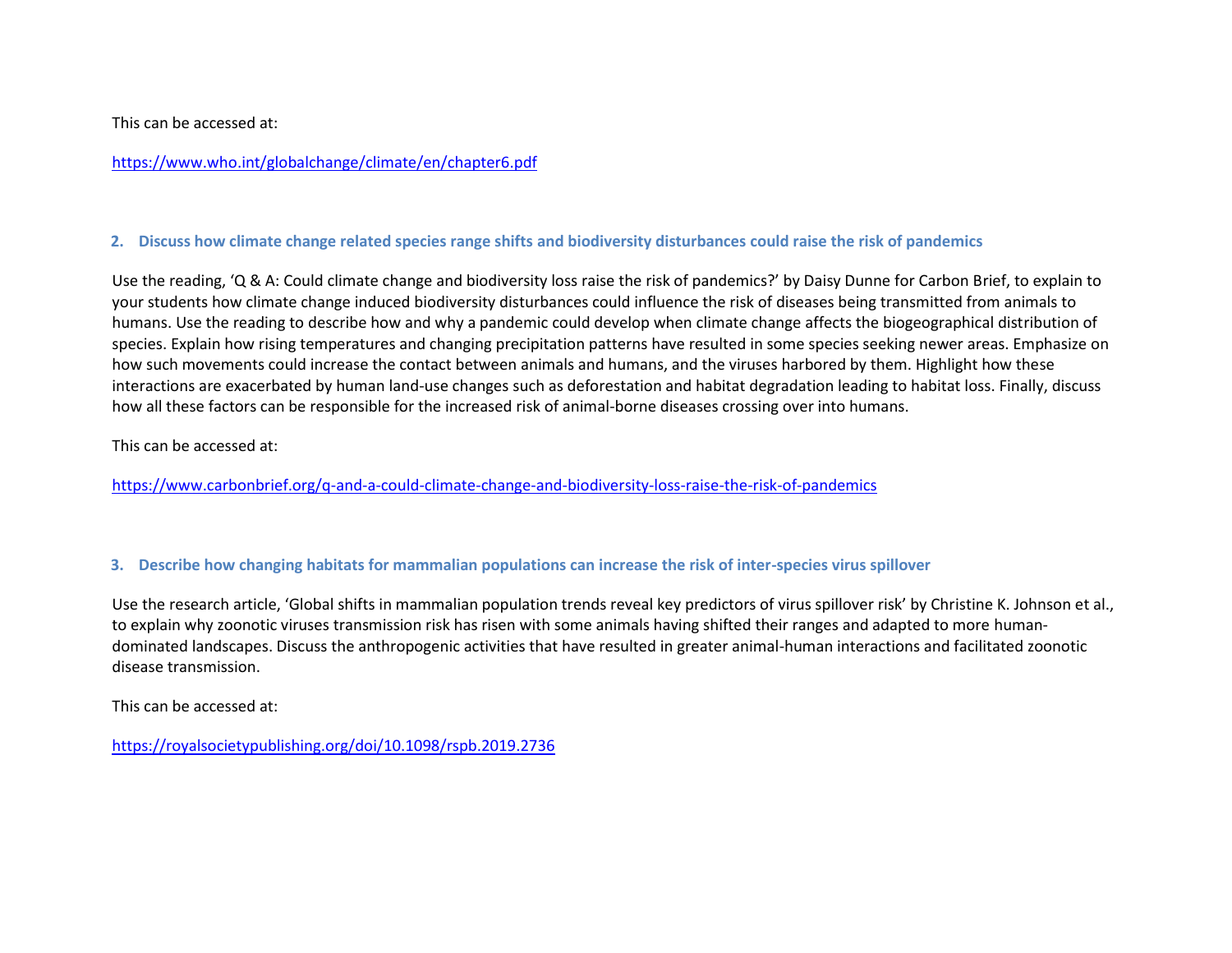#### **4. Extend understanding of range shifts due to climate variables, for a species of choice**

Use this classroom/laboratory activity, 'Species Range Over Space and Time' by Debra Linton, Anna Monfils, Libby Ellwood, Molly Phillips on Qubes, to enable students to analyze data for a chosen species from natural history collections for its range shift due to rising temperatures. Follow the instructions given to complete the activity. This tool will enable students to understand the effect of global temperatures on species' distributions by analyzing a large dataset. Use the questions given in the accompanying activity sheet to initiate discussions about the impact of species range shifts on changing biotic interactions and their influence on human well-being. Discuss students' findings in the context of the raised risk of climate-induced virus spillover and possibility of pandemics.

#### This can be accessed at:

<https://qubeshub.org/publications/1106/about?v=1>

#### **5. Questions/Assignments**

Use the tools and the concepts learned so far to discuss and determine answers to the following questions:

- What is the zoonotic transmission of a disease? Give examples.
- Why is there an increased incidence of newly emerging viruses in recent times?
- How could climate change increase the risk of inter-species virus spillover in the future?
- How has climate change affected the occurrence of vector-borne and infectious diseases?

# **Learning Outcomes**

The tools in this lesson plan will enable students to:

• learn about the influence of environmental disruptions and climate change on the occurrence of infectious diseases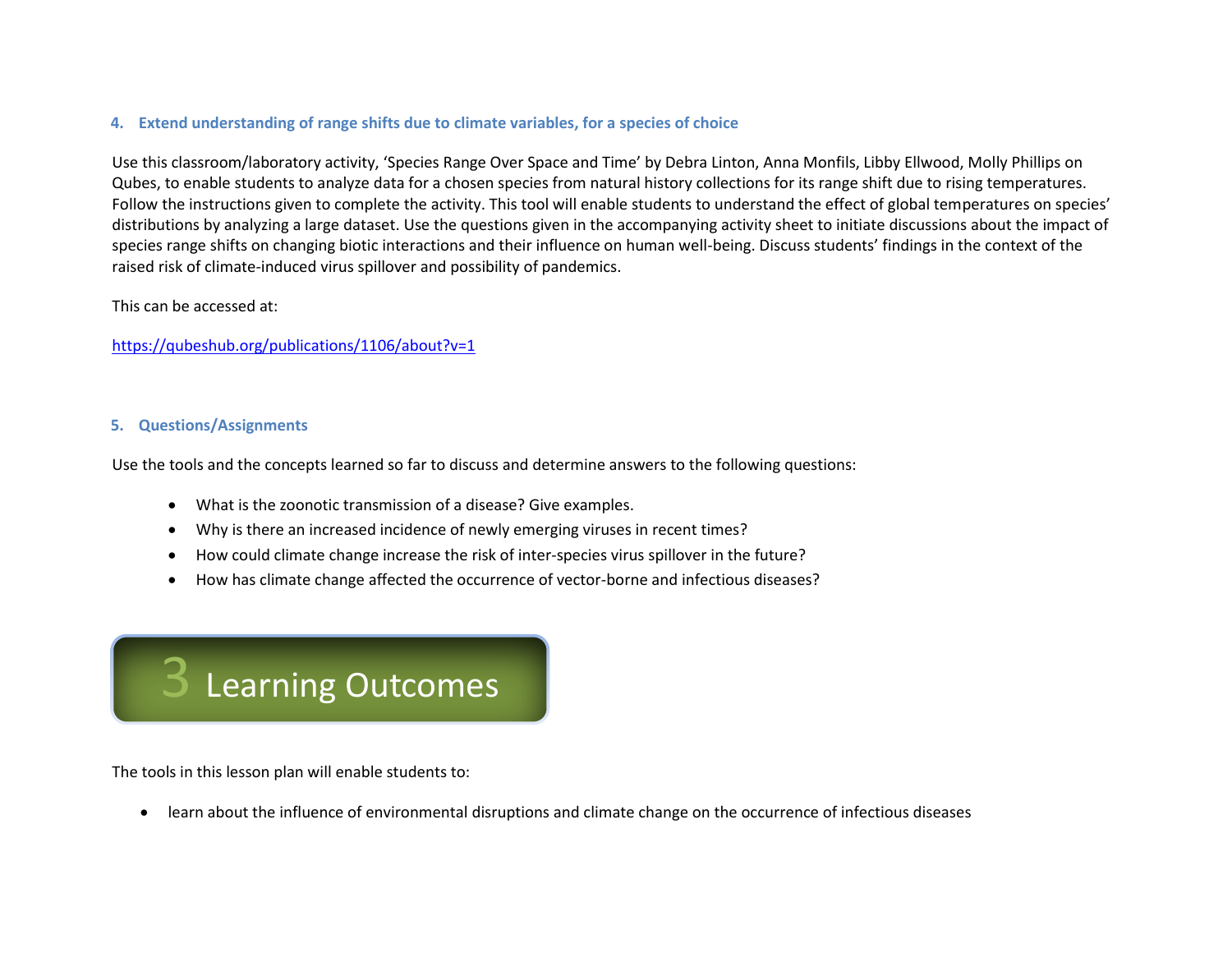- describe the role of biodiversity loss and habitat degradation on altering species distribution
- explain the possibility of zoonotic virus transmission due to species range shifts leading to increased human-animal interactions
- discuss the impact of climate change on habitat loss, altered biotic interactions and therefore, the higher risk of inter-species virus spillover



If you or your students would like to explore the topic further, these additional resources will be useful.

#### **1. Video Conversation and associated Reading**

A video conversation, 'Covid-19: Of virulent viruses and reservoir hosts' between two UC Berkeley researchers, Britt Glaunsinger and Cara Brook, about virology, the origin of the novel coronavirus, and the prospects for a vaccine.

This can be accessed at:

<https://news.berkeley.edu/2020/06/12/of-virulent-viruses-and-reservoir-hosts/>

#### **2. Video**

A short video, 'Pandemics, Nature and Us' by Sir David Attenborough for BBC Earth.

This can be accessed at:

<https://www.facebook.com/118883634811868/videos/370795280754577>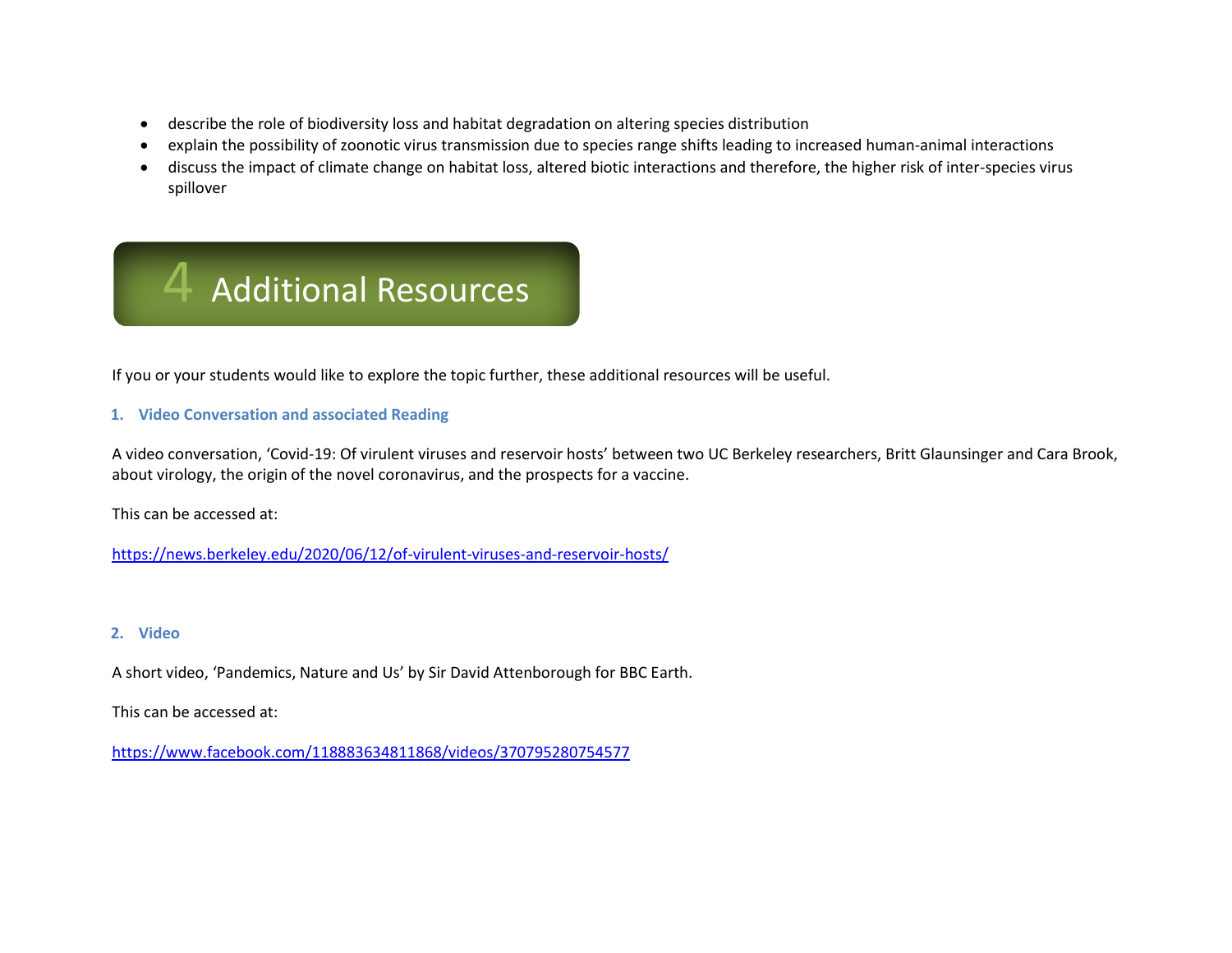#### **3. Reading**

A conversation, 'Coronavirus, Climate Change, and the Environment' on COVID-19 with Dr. Aaron Bernstein, Director of Harvard Chan C-CHANGE.

This can be accessed at:

[https://www.hsph.harvard.edu/c-change/subtopics/coronavirus-and-climate](https://www.hsph.harvard.edu/c-change/subtopics/coronavirus-and-climate-change/#:~:text=Many%20of%20the%20root%20causes,or%20people%20and%20share%20germs)[change/#:~:text=Many%20of%20the%20root%20causes,or%20people%20and%20share%20germs.](https://www.hsph.harvard.edu/c-change/subtopics/coronavirus-and-climate-change/#:~:text=Many%20of%20the%20root%20causes,or%20people%20and%20share%20germs)

# 5 Credits/Copyrights

All the teaching tools in our collated list are owned by the corresponding creators/authors/organizations as listed on their websites. Please view the individual copyright and

ownership details for each tool by following the individual links provided.

We have selected and analyzed the tools that align with the overall objective of our project and have provided the corresponding links. We do not claim ownership of or responsibility/liability for any of the listed tools.

- **1. Reading; 'Climate Change and Infectious Diseases'**
- By the [World Health Organization \(WHO\)](https://www.who.int/)
- **2. Reading, 'Q & A: Could climate change and biodiversity loss raise the risk of pandemics?'**

By Daisy Dunne for [Carbon Brief](https://www.carbonbrief.org/)

**3. Reading; 'Global shifts in mammalian population trends reveal key predictors of virus spillover risk'**

Christine K. Johnson, Peta L. Hitchens, Pranav S. Pandit, Julie Rushmore, Tierra Smiley Evans, Cristin C. W. Young and Megan M. Doyle. [Proceedings of the Royal Society B: Biological Sciences.](https://royalsociety.org/journals/) Volume 287, Issue 1924. Published:08 April 2020